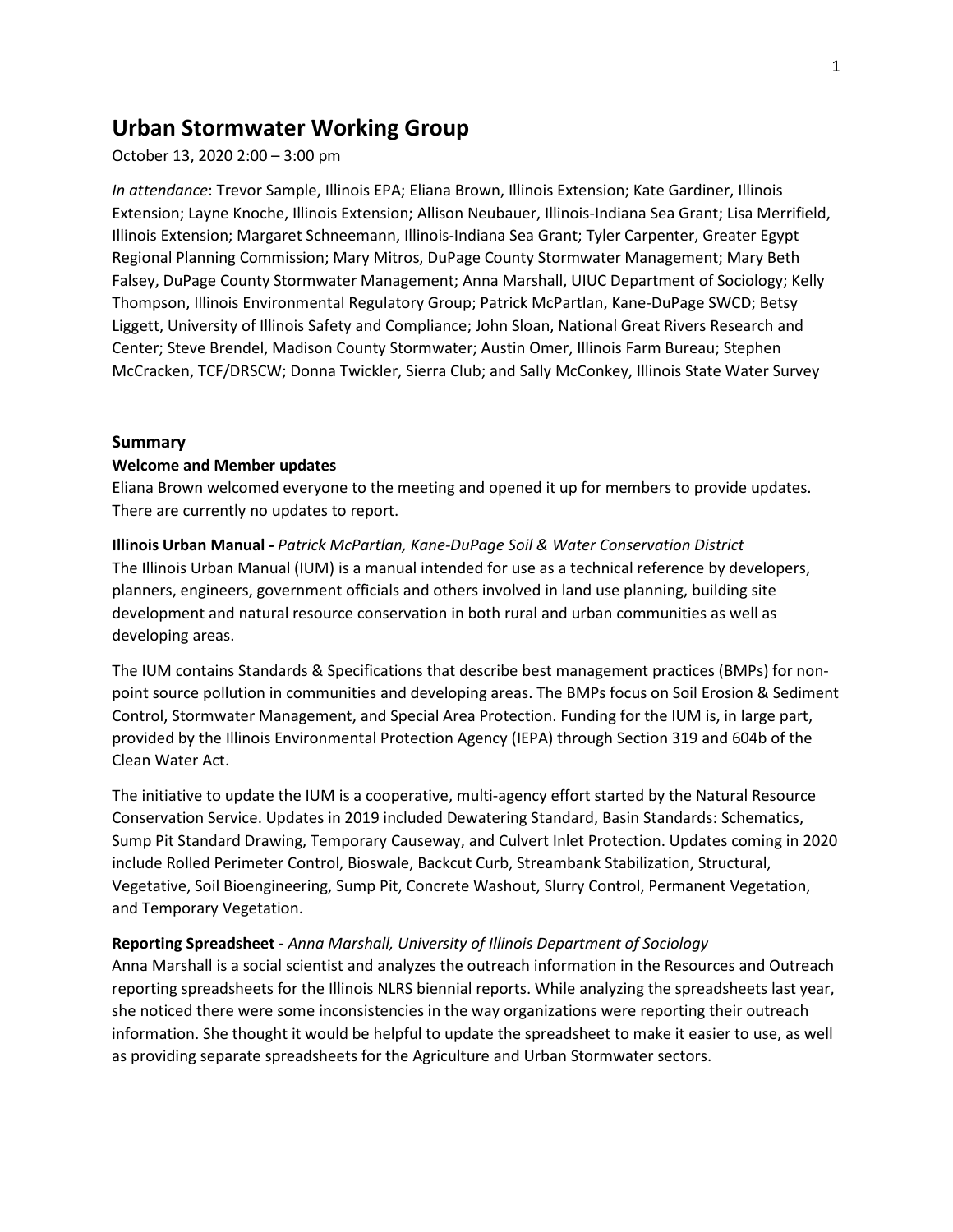Anna showed the updates she has been working on with Eliana and Kate and solicited feedback and suggestions from USWG members.

# **Meeting Minutes**

# **Welcome and Member updates**

Eliana Brown welcomed everyone to the meeting and opened it up for members to provide updates. There are no updates to report at this time.

**Illinois Urban Manual** *- Patrick McPartlan, Kane County Soil & Water Conservation District* The Illinois Urban Manual is a manual intended for use as a technical reference. It is meant to be used by developers, planners, engineers, government officials and others involved in land use planning, building site development and natural resource conservation in both rural and urban communities as well as developing areas. It contains Standards & Specifications (materials, construction, drawings) that describe best management practices (BMPs). The IUM BMPs focus on non-point source pollution in communities and developing areas and include those on Soil Erosion & Sediment Control, Stormwater Management, and Special Area Protection.

Funding is, in large part, provided by the Illinois Environmental Protection Agency (IEPA) through Section 319 and 604b of the Clean Water Act. The initiative to update the IUM is a cooperative, multi-agency effort initiated by Natural Resource Conservation Service. The IUM Steering Committee (SC) and Technical Review Committee (TRC) are tasked with the active revision of the manual. The SC is comprised of public agencies representing the entire State of Illinois. The TRC is comprised of the mentioned public agencies in addition to public and private professionals.

You can find the Illinois Urban Manual at illinoisurbanmanual.org. The website features the IUM, including Practice Standards, construction specifications, materials specifications, standard drawings, the IUM Field Manual. That's also where you can find announcements (like those for public review), upcoming educational opportunities, resources, and sign up to receive updates.

The IUM serves as a guide for proper selection, installation and maintenance of soil erosion & sediment control BMPs. Use when developing the site plan (Storm Water Pollution Prevention Plan (SWPPP) or equivalent) and implementing a practice onsite. For maintenance, you need to ask whether the practice is adequate to address site conditions, the practice is functioning properly, and whether maintenance is needed. During an inspection, use IUM Standard to assess practice performance onsite: Is the practice being used properly? Is the practice installed according to specifications? Is the practice being maintained appropriately?

Updates in 2019 included Dewatering Standard (Updated 2019), Basin Standards: Schematics, Sump Pit Standard Drawing, Temporary Causeway (New), and Culvert Inlet Protection (Update).

Patrick showed examples of existing Green Infrastructure standards and drawings.

Updates coming in 2020 include Rolled Perimeter Control (New), Bioswale (New), Backcut Curb (Update), Streambank Stabilization (Update & New), Structural (Update), Vegetative (Update), Soil Bioengineering (New), Sump Pit (Update), Concrete Washout (Update [add mortar washout]), Slurry Control (microsurfacing) (New), Permanent Vegetation (Update), and Temporary Vegetation (Update).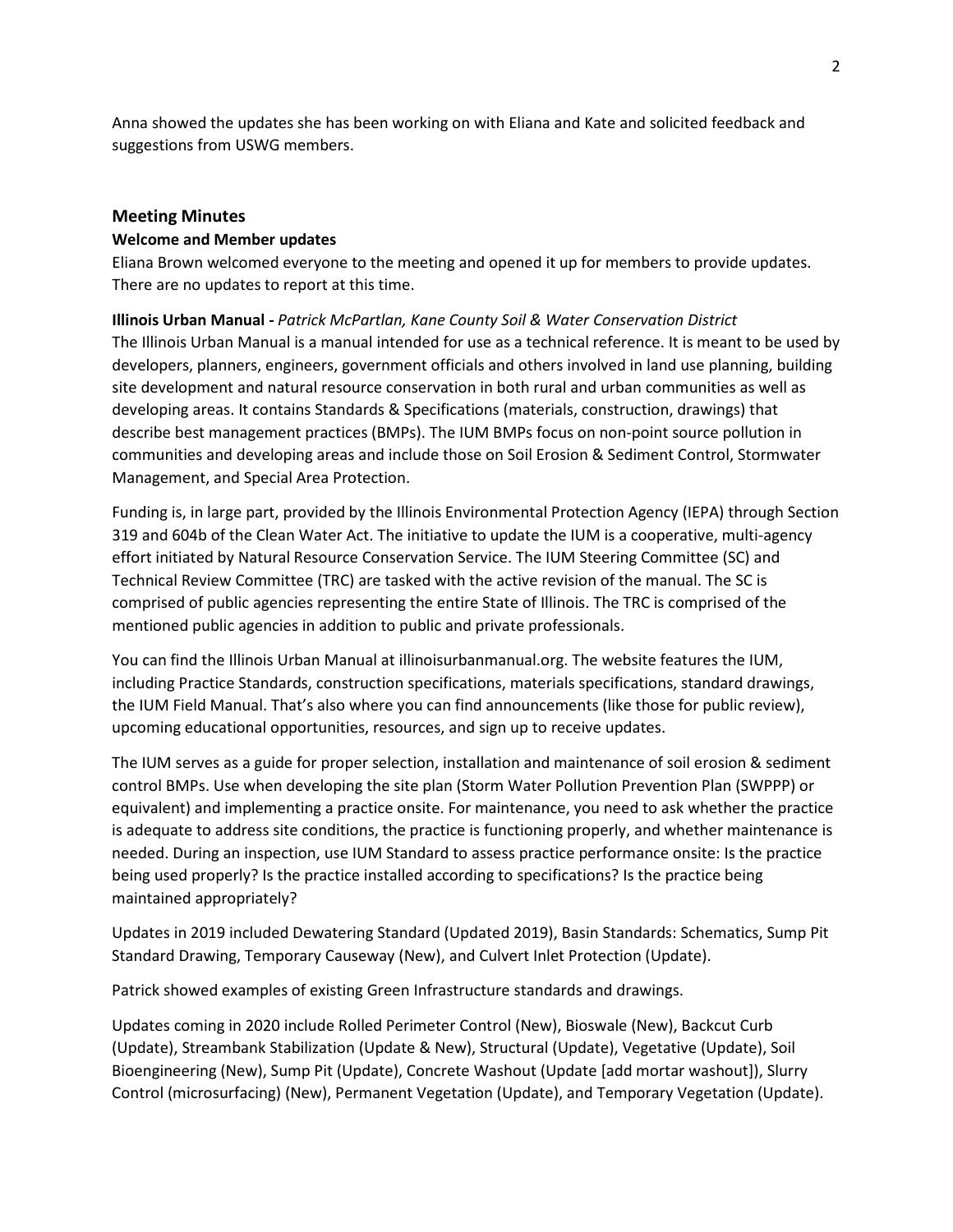Special thanks to IUM Contributors: The IEP, TRC/SC Members, DNR, private consultants, SWCDs and especially Megan Andrews and Rick McAndless.

They are always looking for contributors, feedback, and ideas. Please feel free to contact Patrick at [Patrick.McPartlan@KaneDuPageSWCD.org.](mailto:Patrick.McPartlan@KaneDuPageSWCD.org)

## *Discussion*:

Kelly Thompson: I was involved with the Illinois Urban Manual long ago, could you remind me where in state statute does it give the authority to utilize the urban manual or put it in those ILR10 permits?

Patrick McPartlan: I'm not sure, I'd have to review the statute.

Kelly Thompson: How long is the public comment process?

Patrick McPartlan: I think it's two weeks, though I could be mistaken as I recently took over this position. We will meet in November to get those published and I can include you on any correspondence related to that.

Kelly Thompson: Sure! And is the Steering Committee the ones who recommend the practices?

Patrick McPartlan: I believe so.

Kate Gardiner: Where do we find those videos that you showed us earlier?

Patrick McPartlan: You can find them on the IUM website at illinoisurbanmanual.org under the "Video Gallery" tab.

Eliana Brown: How does this relate to other states, do they have urban manuals?

Patrick McPartlan: I don't know that they have urban manuals, but Minnesota has a great Technical Resources that we can always reference. I'm not sure if there is much coordination between state efforts currently, but that's a good idea moving forward.

## **Reporting Spreadsheet -** *Anna Marshall, University of Illinois Department of Sociology*

While analyzing the Resources and Outreach spreadsheets last year, I noticed there were some inconsistencies in the way organizations were reporting their outreach information. I talked with Eliana Brown and Kate Gardiner and we thought it would be helpful to update the spreadsheet to make it easier to use, as well as provide separate spreadsheets for the Agriculture and Urban Stormwater sectors.

We want to find out who we should be sending this to and whether there are particular staff in each organization who could best complete this – we want to make sure we get the spreadsheet into the right hands. On the Staff and Financial Resources tab, in addition to the Grants Given and Grants Received, we added a section on Funded Programs. This can include cost shares funded by your organization. Some municipalities have incentives, for example, at one point MWRD did rain barrel giveaways. Are there any other cost-share programs that anyone can think of?

We really need feedback on the Outreach tab of the spreadsheet. As we go through this, we know many stormwater managers are engaged in public outreach, but on a wider array of issues than just the NLRS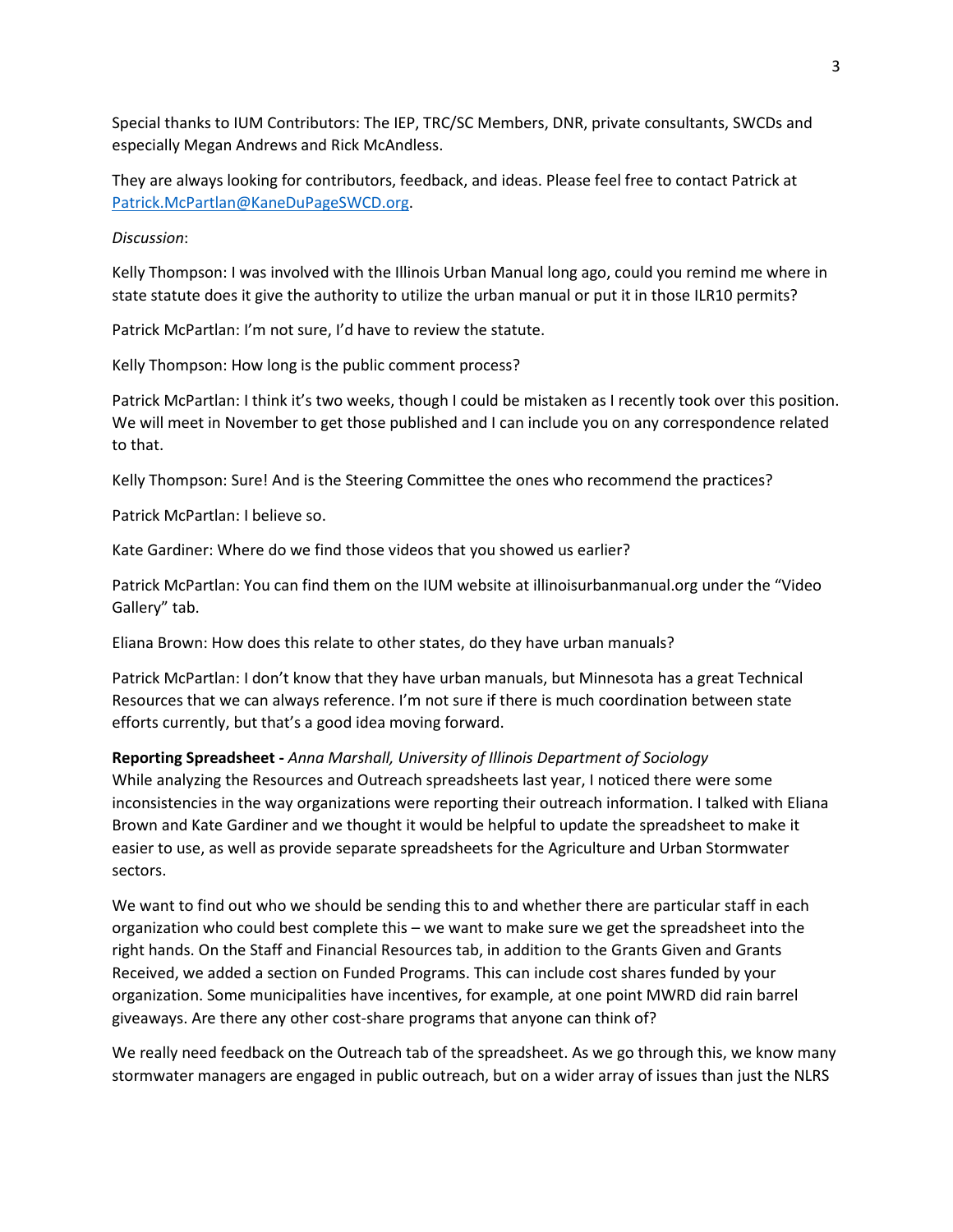topics. Another thing we need to be able to do on this spreadsheet is allow people to distinguish their activities for the NLRS from other activities they do.

## *Discussion*:

Mary Mitros: This is something that we do. We will host or our partner agencies will host activities and events like this. Maybe not this year, but other years.

Anna Marshall: You raise a good point. This could be awkward to put in the field this year when many face-to-face events were cancelled. Since we will be using this during other years, it is helpful.

Sally McConkey: The University of Illinois has many lectures. Could you elaborate on what you're looking for in terms of presentations at educational institutions?

Anna Marshall: Skipping ahead to presentations, one of the things we experienced in the ag side is that there are all sorts of presentations that organizations gave. We wanted to give people as much guidance as possible. So these are presentations that the organization has given to homeowners and stakeholders at conferences, community groups, and other venues. We want to hear about anything that seems confusing because our whole purpose is to clarify the spreadsheet. Based on our experience collecting outreach information, we find that groups do this sort of thing. It's very encouraging to me the amount of work that is done at schools at all levels as well. We have a box that covers the type of topics that might be discussed: leaf collection, lawn fertilizer, green infrastructure, etc. So we'd like to hear if we are leaving anything out accidentally.

Mary Mitros: We do all of this, the only thing I can think of is workshops with the public, but there it is! Staffing at events did not really happen this year, but it is huge for our normal outreach to the public.

Eliana Brown: For this year, workshops, trainings, conferences all include virtual. Mary, I know that you still had a very extensive outreach program this year. If there's anything we're not capturing, please let us know. We want to give the most accurate picture of stormwater efforts in our state. This helps us do that, but it's only as good as the categories we create.

Mary Mitros: Workshops and trainings are something we do and there are technical ones, but with everything going on we've done a lot more general webinars for the public and residents.

Anna Marshall: Maybe webinars would fit in under conferences or workshops?

Mary Mitros: These general webinars would be comparable to the staffing of a booth at a fair.

Allison Neubauer: Would development of outreach materials be a new category (e.g. brochures, factsheets, etc) or does that fit under print media? It seems like fitting the webinars into the respective categories makes sense, as many of us have been converting these traditional forms of outreach into digital formats because of COVID-19.

Eliana Brown: That is a good point, Allison. Something we'll want to bring up in the report is the conversion of outreach for this special year.

Anna Marshall: How many partners organize conferences?

Mary Mitros: We organize about  $1 - 2$  per year, with partners, on normal years on topics related to stormwater.